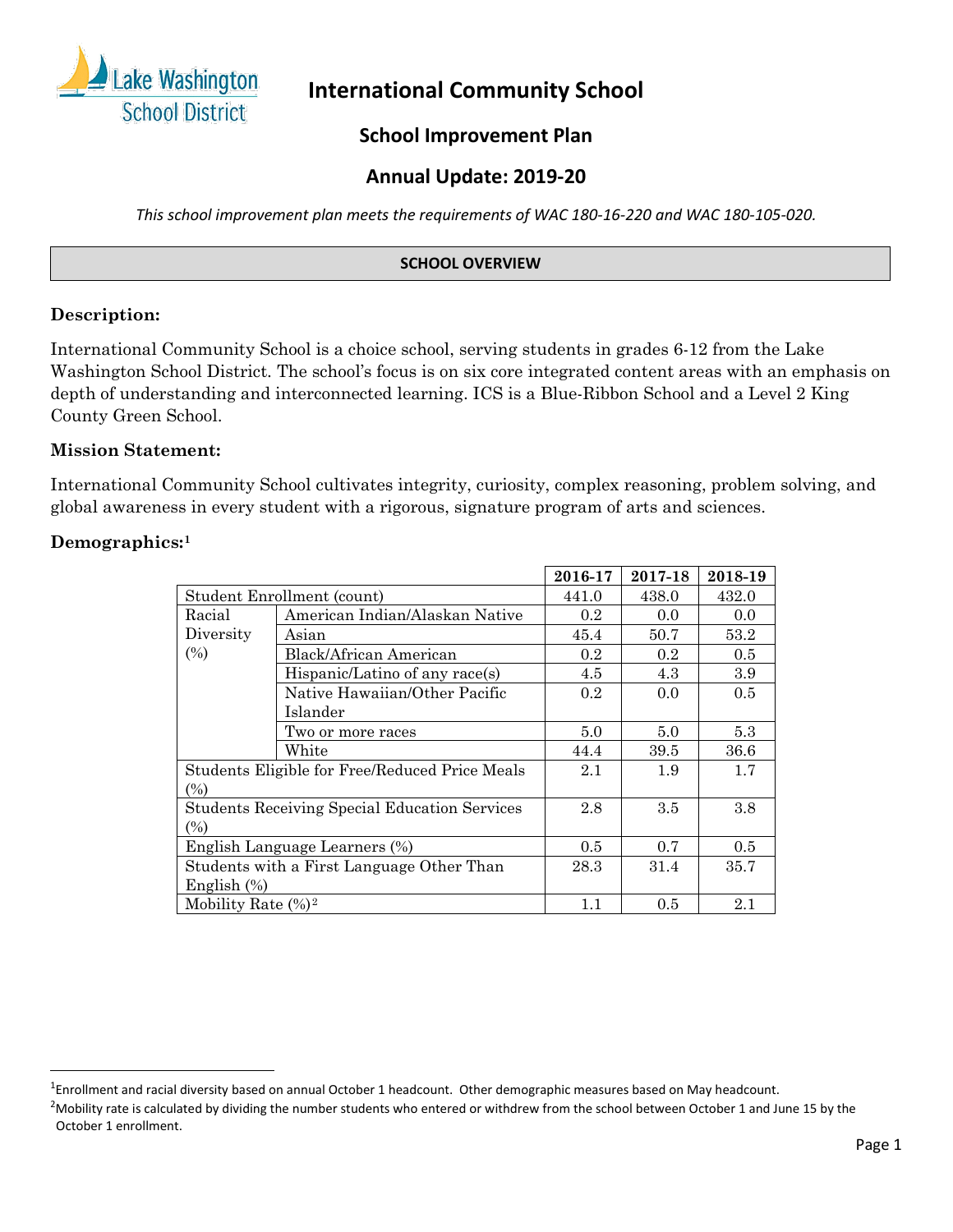### **ACADEMIC PERFORMANCE DATA LITERACY**

# **ELA: By Grade Level, Smarter Balanced**

| Assessment            |                               |     |         |         | Assessment            |                              |    |     |
|-----------------------|-------------------------------|-----|---------|---------|-----------------------|------------------------------|----|-----|
| Grade                 | Percent at or above standard  |     |         |         | Grade                 | Percent at or above standard |    |     |
|                       | 2018-19<br>2016-17<br>2017-18 |     | 2016-17 | 2017-18 | 2018-                 |                              |    |     |
| 6 <sup>th</sup> Grade | 95                            | >97 | 93      |         | 6 <sup>th</sup> Grade | 95                           | 94 | 95  |
| <sup>7th</sup> Grade  | 94                            | >97 | 96      |         | <sup>7th</sup> Grade  | 92                           | 96 | 95  |
| 8 <sup>th</sup> Grade | 89                            | 93  | >97     |         | 8 <sup>th</sup> Grade | 88                           | 87 | 93  |
| $10th$ Grade          | 96                            | 95  | >97     |         | $10th$ Grade          | n/a                          | 92 | >97 |

| ELA: By Group/Program, Smarter Balanced |                         |                              |         | <b>MATH:</b> By Group/Program, Smarter Balanced |                         |                              |
|-----------------------------------------|-------------------------|------------------------------|---------|-------------------------------------------------|-------------------------|------------------------------|
|                                         | Assessment <sup>3</sup> |                              |         |                                                 | Assessment <sup>3</sup> |                              |
|                                         |                         | Percent at or above standard |         |                                                 |                         | Percent at or above standard |
| Group/Program                           | 2016-17                 | 2017-18                      | 2018-19 |                                                 | 2016-17                 | 2017-18                      |
| Asian                                   | 96                      | >97                          | >97     | Asian                                           | 97                      | 96                           |
| Black/African                           |                         |                              |         | Black/African                                   |                         |                              |
| American                                |                         |                              |         | American                                        |                         |                              |
| Hispanic/Latino                         | 86                      |                              | 83      | Hispanic/Latino                                 | 93                      |                              |
| Two or more races                       | 92                      | > 97                         | 93      | Two or more races                               | 92                      | 93                           |
| White                                   | 91                      | 92                           | 96      | White                                           | 87                      | 88                           |
| English Learner                         |                         |                              |         | English Learner                                 |                         |                              |
| Low Income                              |                         |                              |         | Low Income                                      |                         |                              |
| Special Education                       |                         |                              | 60      | Special Education                               |                         |                              |

### **ACADEMIC PERFORMANCE DATA SCIENCE**

#### **SCIENCE: By Grade Level, WCAS**

| Grade     | Percent at or above standard |         |         |  |  |  |
|-----------|------------------------------|---------|---------|--|--|--|
|           | 2016-17                      | 2017-18 | 2018-19 |  |  |  |
| 8th Grade | n/a                          |         | 96      |  |  |  |

#### **SCIENCE: By Group/Program, WCAS**

|                   |         | Percent at or above standard |         |
|-------------------|---------|------------------------------|---------|
| Group/Program     | 2016-17 | 2017-18                      | 2018-19 |
| Asian             | n/a     | 94                           | 95      |
| Black/African     | n/a     |                              |         |
| American          |         |                              |         |
| Hispanic/Latino   | n/a     |                              |         |
| Two or more races | n/a     |                              |         |
| White             | n/a     | 86                           | 97      |
| English Learner   | n/a     |                              |         |
| Low Income        | n/a     |                              |         |
| Special Education | n/a     |                              |         |

## **ACADEMIC PERFORMANCE DATA MATH**

| LA: By Grade Level, Smarter Balanced |            |                              | <b>MATH: By Grade Level, Smarter Balanced</b> |                       |                              |    |     |  |
|--------------------------------------|------------|------------------------------|-----------------------------------------------|-----------------------|------------------------------|----|-----|--|
|                                      | Assessment |                              |                                               | Assessment            |                              |    |     |  |
| Grade                                |            | Percent at or above standard |                                               | Grade                 | Percent at or above standard |    |     |  |
| 2018-19<br>2017-18<br>2016-17        |            | 2016-17                      | 2017-18                                       | 2018-19               |                              |    |     |  |
| le                                   | 95         | > 97                         | 93                                            | 6 <sup>th</sup> Grade | 95                           | 94 | 95  |  |
| $_{\rm le}$                          | 94         | >97                          | 96                                            | $7th$ Grade           | 92                           | 96 | 95  |  |
| $_{\rm le}$                          | 89         | 93                           | >97                                           | 8 <sup>th</sup> Grade | 88                           | 87 | 93  |  |
| ıde                                  | 96         | 95                           | >97                                           | $10th$ Grade          | n/a                          | 92 | >97 |  |

# **MATH: By Group/Program, Smarter Balanced**

|                 | $\operatorname{Assessment}^3$ |                              |         |                   | Assessment <sup>3</sup>      |         |         |  |
|-----------------|-------------------------------|------------------------------|---------|-------------------|------------------------------|---------|---------|--|
|                 |                               | Percent at or above standard |         |                   | Percent at or above standard |         |         |  |
| Group/Program   | 2016-17                       | 2017-18                      | 2018-19 |                   | 2016-17                      | 2017-18 | 2018-19 |  |
| an              | 96                            | > 97                         | >97     | Asian             | 97                           | 96      | >97     |  |
| ıck/African     |                               |                              |         | Black/African     |                              |         |         |  |
| ıerican         |                               |                              |         | American          |                              |         |         |  |
| spanic/Latino   | 86                            |                              | 83      | Hispanic/Latino   | 93                           |         | 83      |  |
| o or more races | 92                            | > 97                         | 93      | Two or more races | 92                           | 93      | 93      |  |
| ıite            | 91                            | 92                           | 96      | White             | 87                           | 88      | 94      |  |
| glish Learner   |                               |                              |         | English Learner   |                              |         |         |  |
| v Income        |                               |                              |         | Low Income        |                              |         |         |  |
| ecial Education |                               |                              | 60      | Special Education |                              |         | 70      |  |

**= Cohort Track**

<span id="page-1-0"></span> $3$  Grades 6-8 and 10 combined. Student/Program groups with less than 10 students marked as "-" and data not displayed due to privacy reasons. "American Indian/Alaskan Native" and "Native Hawaiian/Other Pacific Islander" not included in report due to fewer than 10 students in all categories.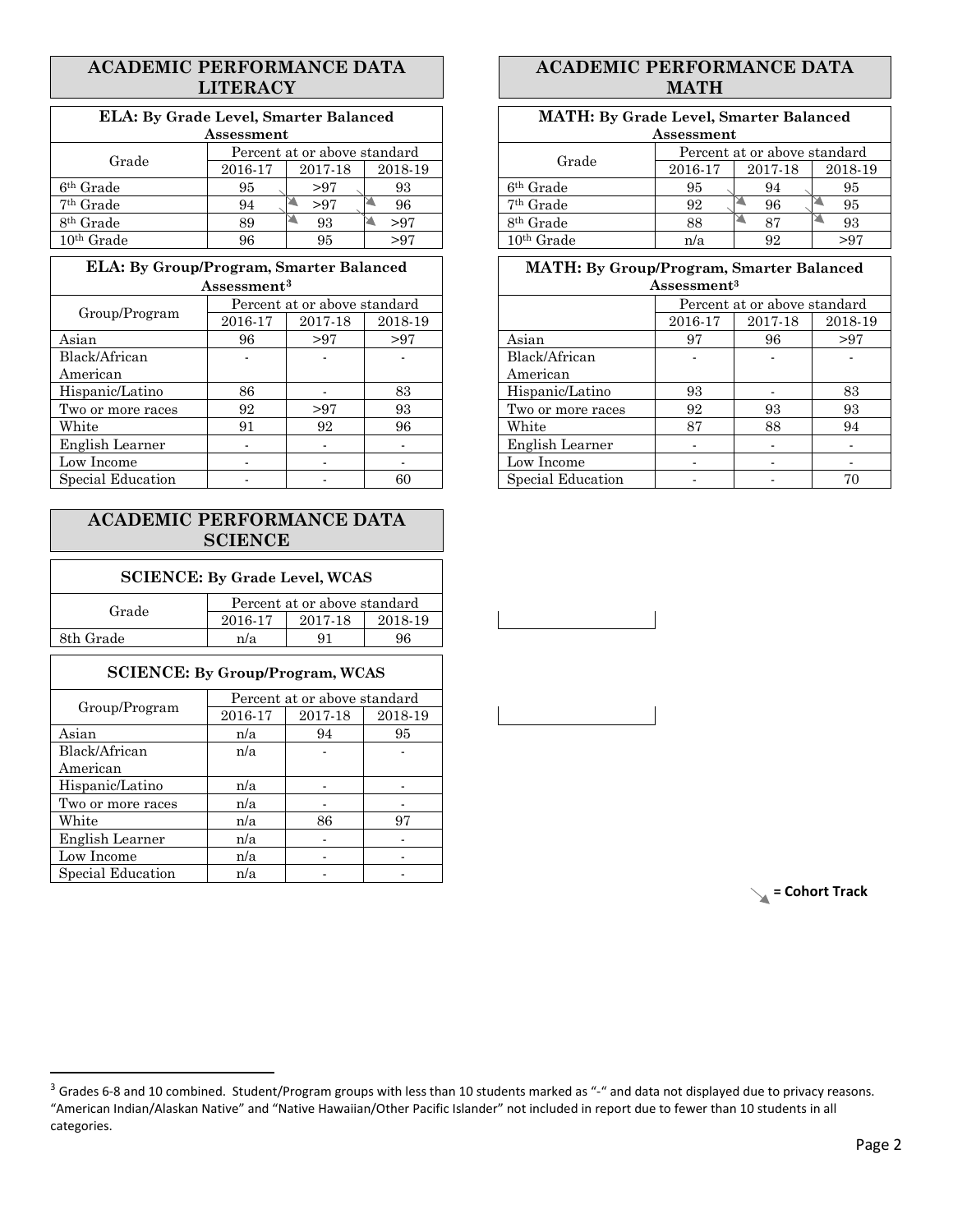### **ACADEMIC PERFORMANCE DATA: CREDITS EARNED**

#### $6$  OR MORE CREDITS, 9th Grade

|                          |         |                                 |         |              | ---                          |         |      |  |
|--------------------------|---------|---------------------------------|---------|--------------|------------------------------|---------|------|--|
|                          |         | Percent with 6+ credits         |         |              | Percent enrolled in at least |         |      |  |
| Grade                    |         | at end of 9 <sup>th</sup> grade |         | Grade        | one dual credit course       |         |      |  |
|                          | 2016-17 | 2017-18                         | 2018-19 |              | 2016-17                      | 2017-18 | 2018 |  |
| $9th$ Grade (6+ credits) | 86      | 100                             | 91      | $11th$ Grade | 93                           | 100     | 87   |  |

| 6 OR MORE CREDITS, 9th Grade, By |                                                            |         |         | DUAL CREDIT PARTICIPATION, By |                                                        |         |      |  |
|----------------------------------|------------------------------------------------------------|---------|---------|-------------------------------|--------------------------------------------------------|---------|------|--|
|                                  | Group/Program                                              |         |         | Group/Program <sup>4</sup>    |                                                        |         |      |  |
| Group/Program                    | Percent with 6+ credits<br>at end of 9 <sup>th</sup> grade |         |         | Group/Program                 | Percent enrolled in at least<br>one dual credit course |         |      |  |
|                                  | 2016-17                                                    | 2017-18 | 2018-19 |                               | 2016-17                                                | 2017-18 | 2018 |  |
| Asian                            | 94                                                         | 100     | 91      | Asian                         | 94                                                     | 100     | 97   |  |
| Black/African<br>American        |                                                            |         |         | Black/African<br>American     |                                                        |         |      |  |
| Hispanic/Latino                  |                                                            |         |         | Hispanic/Latino               |                                                        |         |      |  |
| Two or more races                |                                                            |         |         | Two or more races             |                                                        |         |      |  |
| White                            | 78                                                         | 100     | 88      | White                         | 93                                                     | 95      | 86   |  |
| English Learner                  |                                                            |         |         | English Learner               |                                                        |         |      |  |
| Low Income                       |                                                            |         |         | Low Income                    |                                                        |         |      |  |
| Special Education                |                                                            |         |         | Special Education             |                                                        |         |      |  |

|                       | <b>ATTENDANCE DATA</b>              |               |               |  |                          |  |  |  |  |  |
|-----------------------|-------------------------------------|---------------|---------------|--|--------------------------|--|--|--|--|--|
|                       | <b>ATTENDANCE: By Grade Level</b>   |               |               |  |                          |  |  |  |  |  |
| Grade                 | Percent avoiding chronic<br>2016-17 |               | Grade         |  |                          |  |  |  |  |  |
| 6 <sup>th</sup> Grade | 100                                 | 2017-18<br>99 | 2018-19<br>99 |  | Graduating in 4<br>years |  |  |  |  |  |
| <sup>7th</sup> Grade  | 98                                  | 99            | 95            |  | Graduating in 5<br>years |  |  |  |  |  |
| 8 <sup>th</sup> Grade | 99                                  | 98            | 100           |  | Graduating in 6<br>years |  |  |  |  |  |
| 9 <sup>th</sup> Grade | 96                                  | 100           | 98            |  | Graduating in 7<br>years |  |  |  |  |  |
| $10th$ Grade          | 96                                  | 97            | 100           |  |                          |  |  |  |  |  |
| $11th$ Grade          | 99                                  | 95            | 94            |  |                          |  |  |  |  |  |
| $12th$ Grade          | 75                                  | 81            | 74            |  |                          |  |  |  |  |  |

| <b>ATTENDANCE:</b> By Group/Program <sup>5</sup> |         |                                         |         | <b>GRADUATING IN 4 YEARS, By Group/Program</b> |          |       |       |       |
|--------------------------------------------------|---------|-----------------------------------------|---------|------------------------------------------------|----------|-------|-------|-------|
| Group/Program                                    |         | Percent avoiding chronic<br>absenteeism |         | Group/Program                                  | Class of |       |       |       |
|                                                  | 2016-17 | 2017-18                                 | 2018-19 |                                                | 2016     | 2017  | 2018  | 2019  |
| Asian                                            | 97      | 96                                      | 96      | Asian                                          | 94.1     | 100.0 | 100.0 | 94.1  |
| Black/African<br>American                        |         |                                         |         | Black/African<br>American                      |          |       | 100.0 |       |
| Hispanic/Latino                                  | 96      | 94                                      | 88      | Hispanic/Latino                                | 100.0    | 100.0 | 100.0 | 100.0 |
| Two or more races                                | 100     | 100                                     | 100     | Two or more races                              | 100.0    | 100.0 | 100.0 | 100.0 |

### **ACADEMIC PERFORMANCE DATA: DUAL CREDIT PARTICIPATION**

|         | <b>REDITS, 9th Grade</b>                         |         | DUAL CREDIT PARTICIPATION, By Grade<br>Level                    |         |         |         |  |  |
|---------|--------------------------------------------------|---------|-----------------------------------------------------------------|---------|---------|---------|--|--|
|         | Percent with 6+ credits<br>at end of $9th$ grade |         | Percent enrolled in at least<br>one dual credit course<br>Grade |         |         |         |  |  |
| 2016-17 | 2017-18                                          | 2018-19 |                                                                 | 2016-17 | 2017-18 | 2018-19 |  |  |
| 86      | 100                                              | 91      | $11th$ Grade                                                    | 93      | 100     | 87      |  |  |
|         |                                                  |         | $12th$ Grade                                                    | 96      | 97      | 97      |  |  |

#### **DUAL CREDIT PARTICIPATION, By Group/Program[4](#page-2-0)**

|         | Percent with 6+ credits<br>at end of 9 <sup>th</sup> grade |         | Group/Program             |         | Percent enrolled in at least<br>one dual credit course |         |
|---------|------------------------------------------------------------|---------|---------------------------|---------|--------------------------------------------------------|---------|
| 2016-17 | 2017-18                                                    | 2018-19 |                           | 2016-17 | 2017-18                                                | 2018-19 |
| 94      | 100                                                        | 91      | Asian                     | 94      | 100                                                    | 97      |
|         |                                                            |         | Black/African<br>American |         |                                                        |         |
|         |                                                            |         | Hispanic/Latino           |         |                                                        |         |
|         |                                                            |         | Two or more races         |         |                                                        |         |
| 78      | 100                                                        | 88      | White                     | 93      | 95                                                     | 86      |
|         |                                                            |         | English Learner           |         |                                                        |         |
|         |                                                            |         | Low Income                |         |                                                        |         |
|         |                                                            |         | Special Education         |         |                                                        |         |

# **GRADUATION RATE DATA**

### **GRADUATION RATE**

|               | Percent avoiding chronic |                      |                 |                |       | Class of |      |
|---------------|--------------------------|----------------------|-----------------|----------------|-------|----------|------|
|               | absenteeism              |                      | Grade           |                |       |          |      |
| 2016-17       | 2017-18                  | 2018-19              |                 | 2016           | 2017  | 2018     | 2019 |
| 100           | 99                       | 99                   | Graduating in 4 | 95.7           | 100.0 | 100.0    | 97.4 |
|               |                          |                      | years           |                |       |          |      |
| 98            | 99                       | 95                   | Graduating in 5 | 97.8           | 100.0 | $100.0*$ | n/a  |
|               |                          |                      | vears           |                |       |          |      |
| 99            | 98                       | 100                  | Graduating in 6 | $97.8\text{V}$ | 100.0 | n/a      | n/a  |
|               |                          |                      | years           |                |       |          |      |
| 96            | 100                      | 98                   | Graduating in 7 | 97.8           | n/a   | n/a      | n/a  |
|               |                          |                      | years           |                |       |          |      |
| $\sim$ $\sim$ | $\sim$ $-$               | $\sim$ $\sim$ $\sim$ |                 |                |       |          |      |

| <b>ATTENDANCE:</b> By Group/Program <sup>5</sup> |                          |                                         |         | <b>GRADUATING IN 4 YEARS, By Group/Program</b> |       |       |          |       |
|--------------------------------------------------|--------------------------|-----------------------------------------|---------|------------------------------------------------|-------|-------|----------|-------|
| Group/Program                                    |                          | Percent avoiding chronic<br>absenteeism |         | Group/Program                                  |       |       | Class of |       |
|                                                  | 2016-17                  | 2017-18                                 | 2018-19 |                                                | 2016  | 2017  | 2018     | 2019  |
| Asian                                            | 97                       | 96                                      | 96      | Asian                                          | 94.1  | 100.0 | 100.0    | 94.1  |
| Black/African                                    | $\overline{\phantom{a}}$ |                                         |         | Black/African                                  |       |       | 100.0    |       |
| American                                         |                          |                                         |         | American                                       |       |       |          |       |
| Hispanic/Latino                                  | 96                       | 94                                      | 88      | Hispanic/Latino                                | 100.0 | 100.0 | 100.0    | 100.0 |
| Two or more races                                | 100                      | 100                                     | 100     | Two or more races                              | 100.0 | 100.0 | 100.0    | 100.0 |

<span id="page-2-0"></span><sup>4</sup> Grades 11-12 combined. Student/Program groups with less than 10 students marked as "-" and data not displayed due to privacy reasons.

<span id="page-2-1"></span><sup>5</sup> Grades 6-12 combined. Student/Program groups with less than 10 students marked as "-" and data not displayed due to privacy reasons.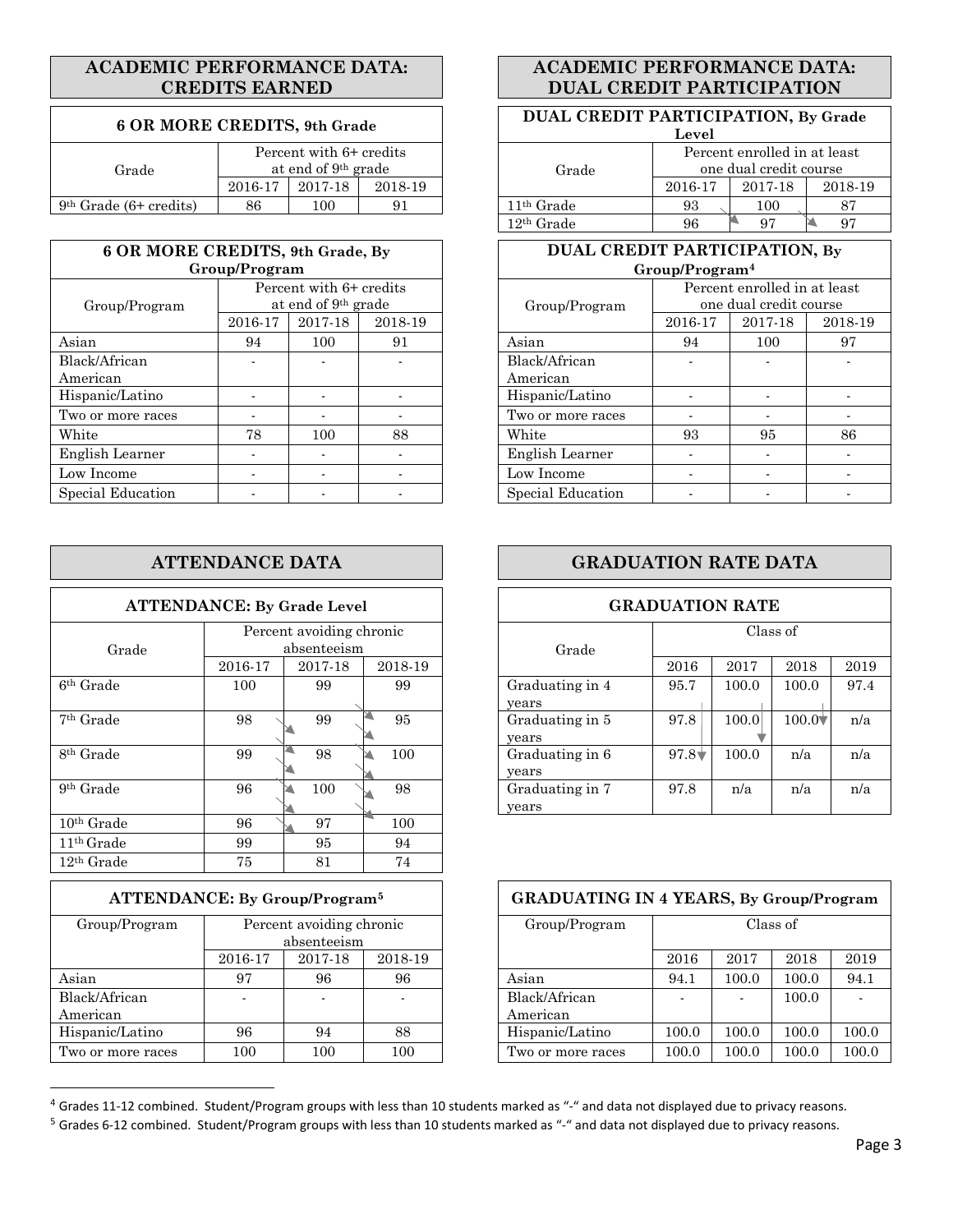| White             | 93 | 94 | 95 | White             | 95.5 | 100.0 | 100.0 | 100 |
|-------------------|----|----|----|-------------------|------|-------|-------|-----|
| English Learner   |    |    |    | English Learner   |      |       |       |     |
| Low Income        |    |    |    | Low Income        |      | 100.0 | 100.0 |     |
| Special Education | 90 |    | 94 | Special Education |      | 100.0 |       | 100 |

| White             | 93 | 94 | 95 | White             | 95.5 | 100.0 | 100.0 | 100.0 |
|-------------------|----|----|----|-------------------|------|-------|-------|-------|
| English Learner   |    |    |    | English Learner   |      |       |       |       |
| Low Income        |    |    |    | Low Income        |      | 100.0 | 100.0 |       |
| Special Education | 90 |    | 94 | Special Education |      | 100.0 |       | 100.0 |

**= Cohort Track**

### **WASHINGTON SCHOOL IMPROVEMENT FRAMEWORK (WSIF) DATA**

|                                                         |                          |       | MOST RECENT WSIF 3-YEAR SUMMARY <sup>6</sup> |                      |                         |       |                                     |                          |                                             |
|---------------------------------------------------------|--------------------------|-------|----------------------------------------------|----------------------|-------------------------|-------|-------------------------------------|--------------------------|---------------------------------------------|
|                                                         | All<br>Students          | Asian | Black/<br>African<br>America<br>n            | Hispanic<br>/ Latino | Two or<br>more<br>races | White | English<br>Languag<br>e<br>Learners | Low<br>income            | <b>Students</b><br>with<br>disabiliti<br>es |
| <b>ELA</b> Proficiency<br>Rate $(\%)$                   | 97                       | 99    | $\overline{\phantom{a}}$                     |                      |                         | 96    | $\blacksquare$                      | 88                       |                                             |
| Math Proficiency<br>Rate $(\%)$                         | 90                       | 96    | $\blacksquare$                               | $\blacksquare$       | 89                      | 83    | $\overline{\phantom{a}}$            | 79                       |                                             |
| ELA Median<br>Student Growth<br>Percentile <sup>7</sup> | 55                       | 57    |                                              | 69.5                 | 37                      | 55    | $\blacksquare$                      | ٠                        |                                             |
| Math Median<br>Student Growth<br>Percentile             | 51                       | 53    | $\blacksquare$                               | 47                   | 57                      | 50    | $\overline{\phantom{a}}$            | $\blacksquare$           |                                             |
| <b>EL</b> Progress<br>Rate $(\%)$                       | $\overline{\phantom{a}}$ | n/a   | n/a                                          | n/a                  | n/a                     | n/a   | n/a                                 | n/a                      | n/a                                         |
| Regular Attendance<br>Rate $(\%)$                       | 95                       | 97    | $\blacksquare$                               | 94                   |                         | 93    | $\blacksquare$                      | $\overline{\phantom{a}}$ |                                             |

<span id="page-3-0"></span><sup>6</sup> Washington School Improvement Framework measures compile data across three years (2016-2018) and include both the general education assessment (Smarter Balanced assessments) and the alternative assessment for student with severe cognitive disabilities (WA-AIM). OSPI suppression rules apply to some data marked as "-" and not displayed due to privacy reasons.

<span id="page-3-1"></span> $^7$  Median Student Growth Percentile is calculated by ordering individual student growth percentiles from lowest to highest and identifying the middle score. Washington State defines an SGP of 1-33 as low, 34-66 as typical, and 67-99 as high.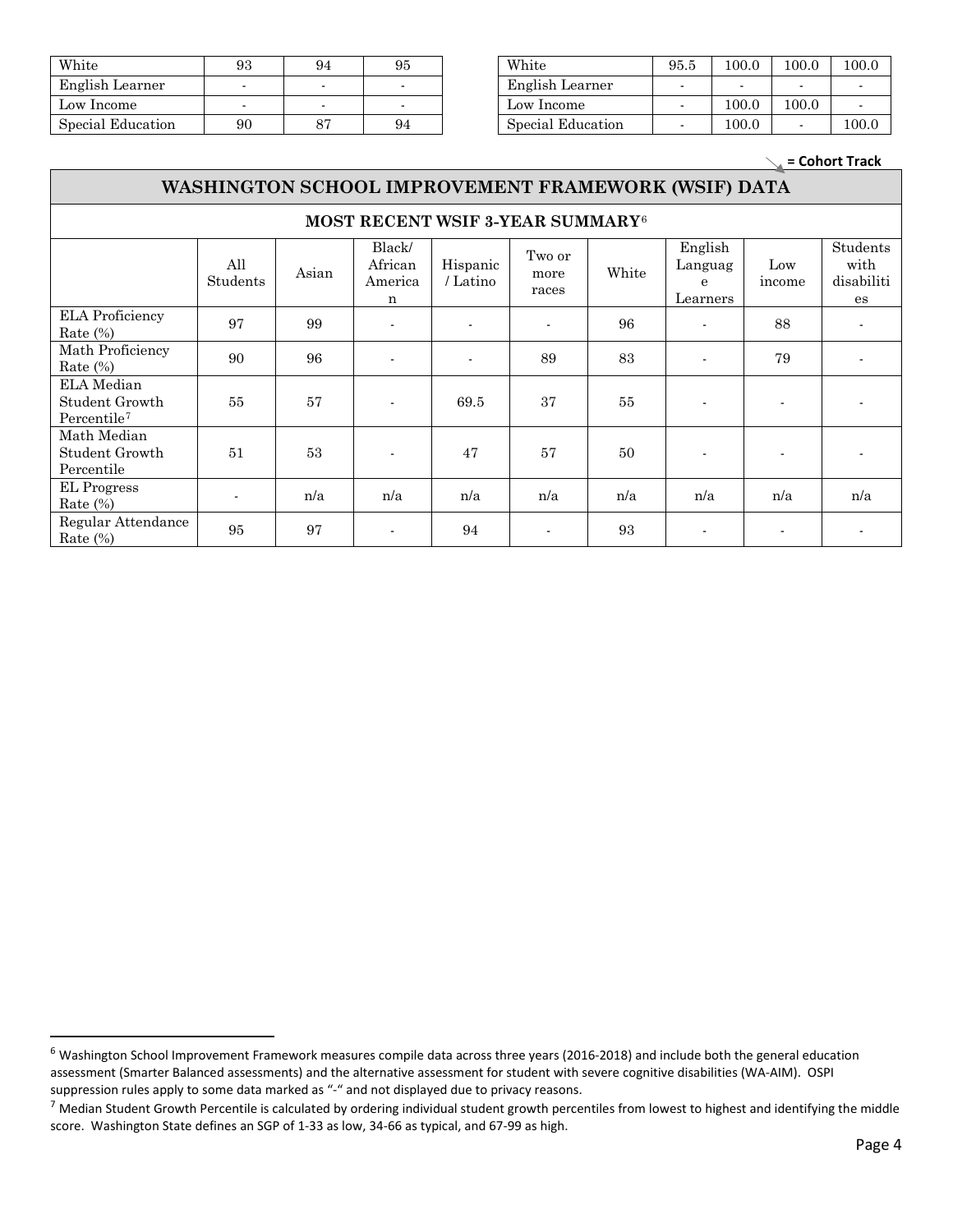### CONTINUOUS IMPROVEMENT PRIORITIES

Our target is that all students and student groups are improving, with all gaps closing, each year. The following priorities have been set to guide us in achieving this.

|                                                                | Priority 1                                                                                                                                                                                                                                                                                                                                                                                                                                                                                                                                                                                                                                                                                                     |                                                                                                                                                                                                                                                                                                                                                                                                                                                                                                                                                                           |  |  |
|----------------------------------------------------------------|----------------------------------------------------------------------------------------------------------------------------------------------------------------------------------------------------------------------------------------------------------------------------------------------------------------------------------------------------------------------------------------------------------------------------------------------------------------------------------------------------------------------------------------------------------------------------------------------------------------------------------------------------------------------------------------------------------------|---------------------------------------------------------------------------------------------------------------------------------------------------------------------------------------------------------------------------------------------------------------------------------------------------------------------------------------------------------------------------------------------------------------------------------------------------------------------------------------------------------------------------------------------------------------------------|--|--|
| <b>Priority Area</b>                                           | Mathematics                                                                                                                                                                                                                                                                                                                                                                                                                                                                                                                                                                                                                                                                                                    |                                                                                                                                                                                                                                                                                                                                                                                                                                                                                                                                                                           |  |  |
| <b>Focus Area</b>                                              | Increase achievement as measured by smarter-balanced assessment.                                                                                                                                                                                                                                                                                                                                                                                                                                                                                                                                                                                                                                               |                                                                                                                                                                                                                                                                                                                                                                                                                                                                                                                                                                           |  |  |
| <b>Focus Grade Level(s)</b>                                    | Grade 6-10 (students receiving Special Education services)                                                                                                                                                                                                                                                                                                                                                                                                                                                                                                                                                                                                                                                     |                                                                                                                                                                                                                                                                                                                                                                                                                                                                                                                                                                           |  |  |
| <b>Desired Outcome</b>                                         | 90% of students receiving Special Services be at or above standard.                                                                                                                                                                                                                                                                                                                                                                                                                                                                                                                                                                                                                                            |                                                                                                                                                                                                                                                                                                                                                                                                                                                                                                                                                                           |  |  |
| <b>Alignment with District</b><br><b>Strategic Initiatives</b> | Multi-Tiered Systems of Support - Academics (MTSS-A)                                                                                                                                                                                                                                                                                                                                                                                                                                                                                                                                                                                                                                                           |                                                                                                                                                                                                                                                                                                                                                                                                                                                                                                                                                                           |  |  |
| <b>Data and Rationale</b><br><b>Supporting Focus Area</b>      | Greater than 97% of ICS students meet or exceed standard in mathematics<br>as measured by the smarter-balanced assessment in grade 10, yet only 70%<br>of students that receive services through Special Education meet or exceed<br>standard. Our focus on mathematics aims to close that gap in achievement.                                                                                                                                                                                                                                                                                                                                                                                                 |                                                                                                                                                                                                                                                                                                                                                                                                                                                                                                                                                                           |  |  |
| <b>Strategy to Address</b><br>Priority                         | Action<br>Use formative and summative<br>assessment data to measure<br>student levels and growth, and to<br>inform targeted instruction.<br>Review each IEP for alignment<br>between the student's qualifying<br>condition(s) and the identified<br>accommodations, modifications,<br>related services, and specialized<br>academic instruction.<br>Make recommendations to IEP<br>teams when research-based<br>accommodations, modifications,<br>related services, and specialized<br>academic instruction may be<br>warranted.<br>Ensure teachers are aware of and<br>effectively implementing<br>accommodations, modifications,<br>related services, and specialized<br>academic instruction with fidelity. | <b>Measure of Fidelity of</b><br>Implementation<br>Teacher record of formative and<br>summative assessments.<br>School Psychologist and Special<br><b>Education Teacher will document</b><br>when a review of each IEP has<br>been completed.<br>School Psychologist and Special<br>Education Teacher will document<br>what, if any, recommendations<br>have been made for any IEP<br>meeting.<br>Record any specialized professional<br>development provided teachers<br>related to implementing IEPs<br>effectively. Teachers track<br>accommodations and modifications |  |  |
|                                                                |                                                                                                                                                                                                                                                                                                                                                                                                                                                                                                                                                                                                                                                                                                                | for students on IEPs.                                                                                                                                                                                                                                                                                                                                                                                                                                                                                                                                                     |  |  |
| <b>Timeline for Focus</b>                                      | Fall, 2019 - Spring, 2022                                                                                                                                                                                                                                                                                                                                                                                                                                                                                                                                                                                                                                                                                      |                                                                                                                                                                                                                                                                                                                                                                                                                                                                                                                                                                           |  |  |
| Method(s) to Monitor<br><b>Progress</b>                        | meet or exceed standard in mathematics as measured by the smarter-<br>balanced assessments.                                                                                                                                                                                                                                                                                                                                                                                                                                                                                                                                                                                                                    | Percentage of students that receive services through Special Education that                                                                                                                                                                                                                                                                                                                                                                                                                                                                                               |  |  |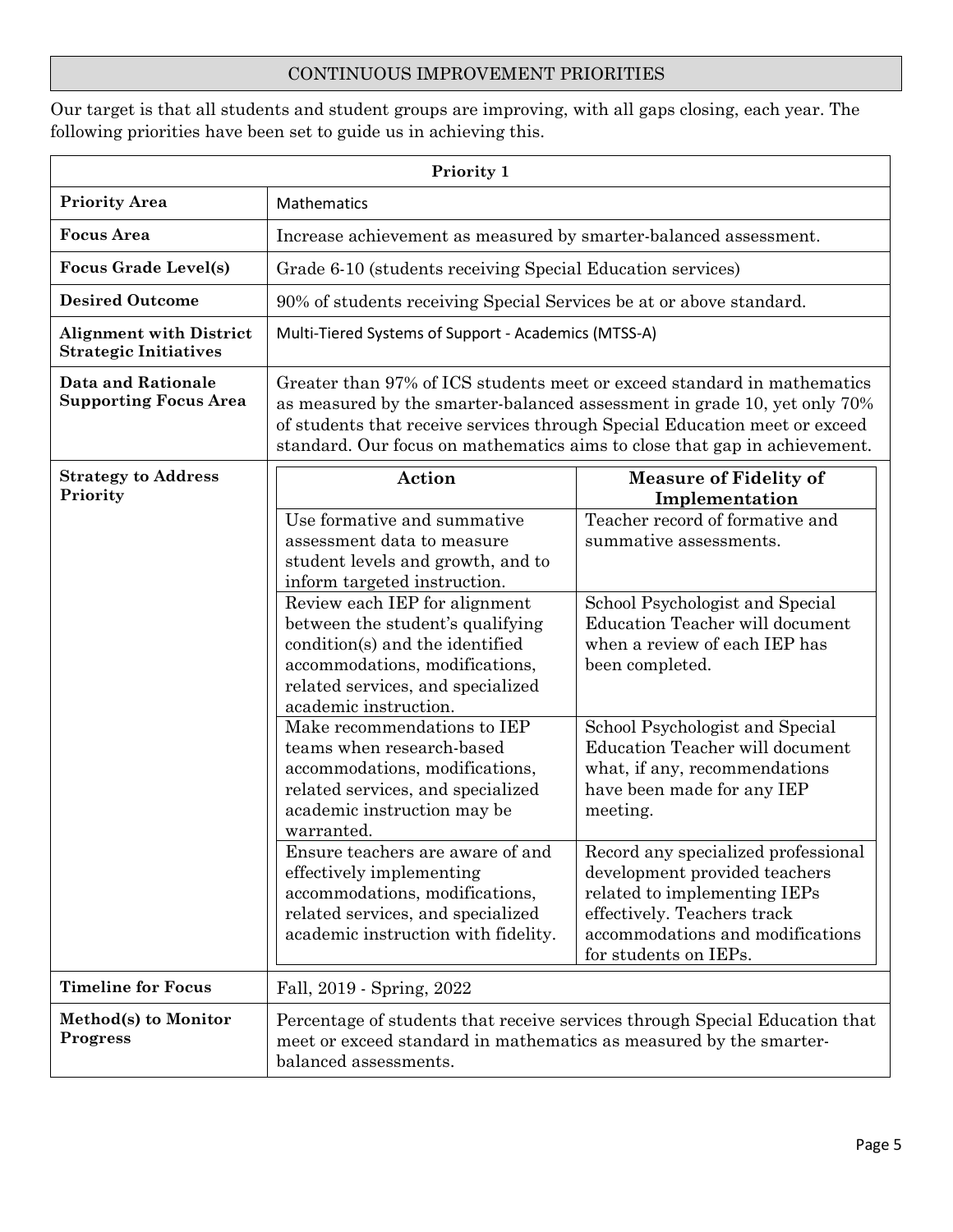|                                                                | Priority 2                                                                                                                                                                                                                                                                          |                                                                                                                                                                                                  |  |  |
|----------------------------------------------------------------|-------------------------------------------------------------------------------------------------------------------------------------------------------------------------------------------------------------------------------------------------------------------------------------|--------------------------------------------------------------------------------------------------------------------------------------------------------------------------------------------------|--|--|
| <b>Priority Area</b>                                           | English Language Arts/Literacy                                                                                                                                                                                                                                                      |                                                                                                                                                                                                  |  |  |
| <b>Focus Area</b>                                              | Increase achievement as measured by smarter-balanced assessment.                                                                                                                                                                                                                    |                                                                                                                                                                                                  |  |  |
| <b>Focus Grade Level(s)</b>                                    | Grade 6-10 (students receiving Special Education services)                                                                                                                                                                                                                          |                                                                                                                                                                                                  |  |  |
| <b>Desired Outcome</b>                                         | 90% of students receiving Special Services be at or above standard.                                                                                                                                                                                                                 |                                                                                                                                                                                                  |  |  |
| <b>Alignment with District</b><br><b>Strategic Initiatives</b> | Multi-Tiered Systems of Support - Academics (MTSS-A)                                                                                                                                                                                                                                |                                                                                                                                                                                                  |  |  |
| <b>Data and Rationale</b><br><b>Supporting Focus Area</b>      | Greater than 97% of ICS students meet or exceed standard in ELA, as<br>measured by the smarter-balanced assessment, yet only 60% of students<br>that receive services through Special Education meet or exceed standard.<br>Our focus on ELA aims to close that gap in achievement. |                                                                                                                                                                                                  |  |  |
| <b>Strategy to Address</b><br>Priority                         | Action                                                                                                                                                                                                                                                                              | <b>Measure of Fidelity of</b><br>Implementation                                                                                                                                                  |  |  |
|                                                                | Use formative and summative<br>assessment data to measure<br>student levels and growth and to<br>inform targeted instruction.<br>Review each IEP for alignment                                                                                                                      | Teacher record of formative and<br>summative assessments.<br>School Psychologist and Special                                                                                                     |  |  |
|                                                                | between the student's qualifying<br>condition(s) and the identified<br>accommodations, modifications,<br>related services, and specialized<br>academic instruction.                                                                                                                 | Education Teacher will document<br>when a review IEP has been<br>completed.                                                                                                                      |  |  |
|                                                                | Make recommendations to IEP<br>teams when research-based<br>accommodations, modifications,<br>related services, and specialized<br>academic instruction may be<br>warranted.                                                                                                        | School Psychologist and special<br>education teacher will document<br>what, if any, recommendations<br>have been made for any IEP<br>meeting.                                                    |  |  |
|                                                                | Ensure teachers are aware of and<br>effectively implementing<br>accommodations, modifications,<br>related services, and specialized<br>academic instruction with fidelity.                                                                                                          | Record any specialized professional<br>development provided teachers<br>related to implementing IEPs<br>effectively. Teachers track<br>accommodations and modifications<br>for students on IEPs. |  |  |
|                                                                | Use formative and summative<br>assessment data to measure<br>student levels and growth and to<br>inform targeted instruction.                                                                                                                                                       | Teacher record of formative and<br>summative assessments.                                                                                                                                        |  |  |
| <b>Timeline for Focus</b>                                      | Fall, 2019 - Spring, 2022                                                                                                                                                                                                                                                           |                                                                                                                                                                                                  |  |  |
| Method(s) to Monitor<br><b>Progress</b>                        | meet or exceed standard in ELA as measured by the smarter-balanced<br>assessments.                                                                                                                                                                                                  | Percentage of students that receive services through Special Education that                                                                                                                      |  |  |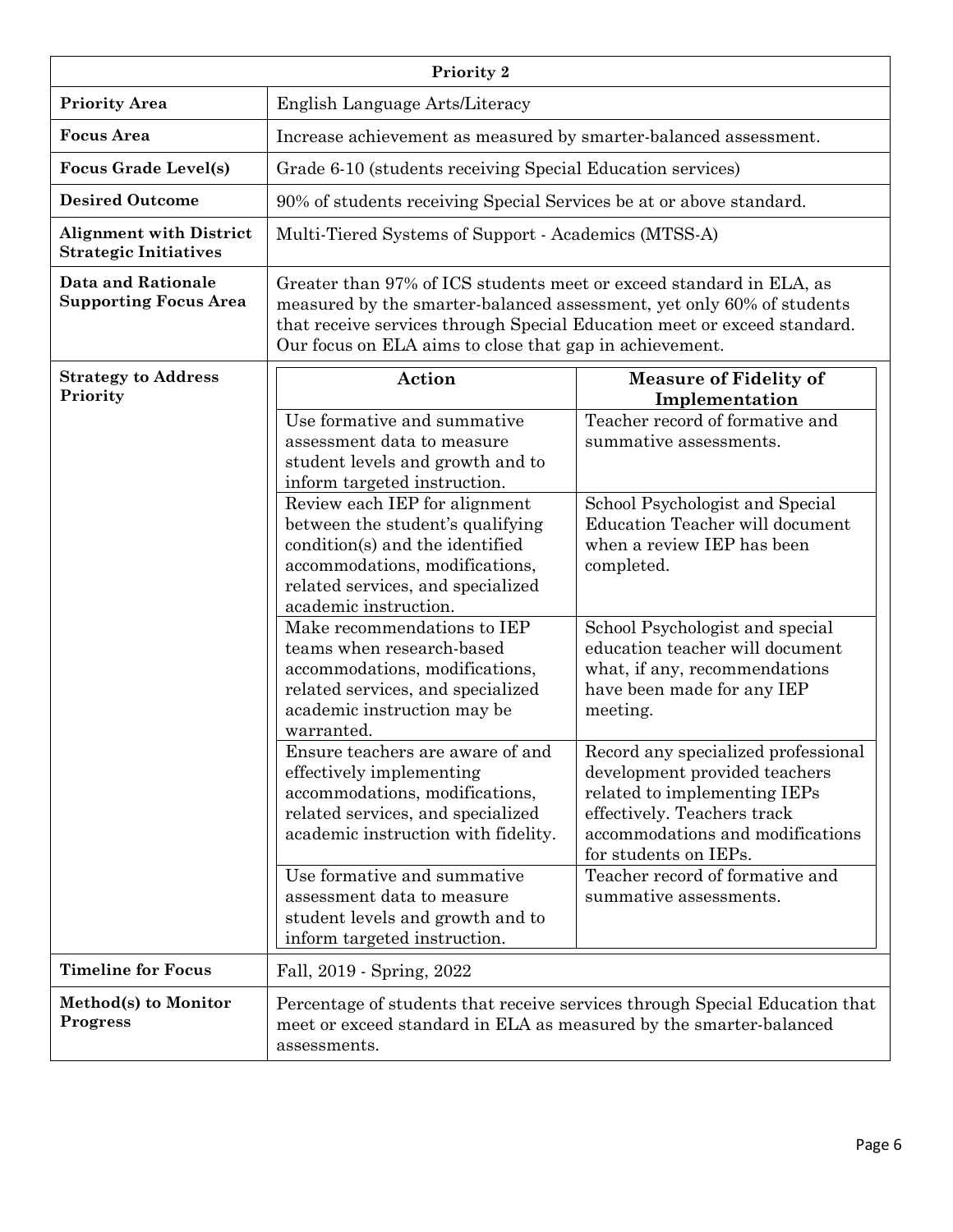|                                                                | Priority 3                                                                                                                                                                                         |                                                              |  |  |
|----------------------------------------------------------------|----------------------------------------------------------------------------------------------------------------------------------------------------------------------------------------------------|--------------------------------------------------------------|--|--|
| <b>Priority Area</b>                                           | Attendance                                                                                                                                                                                         |                                                              |  |  |
| <b>Focus Area</b>                                              | Absences                                                                                                                                                                                           |                                                              |  |  |
| <b>Focus Grade Level(s)</b>                                    | Grade 12                                                                                                                                                                                           |                                                              |  |  |
| <b>Desired Outcome</b>                                         | Increase the percentage of students that avoid chronic absenteeism in grade<br>12 from 77% to 97%.                                                                                                 |                                                              |  |  |
| <b>Alignment with District</b><br><b>Strategic Initiatives</b> | Culturally Responsive Family Engagement                                                                                                                                                            |                                                              |  |  |
| Data and Rationale<br><b>Supporting Focus Area</b>             | From 2016-2019, an average of 97% of ICS students in grades 6-11 avoided<br>chronic absenteeism. In comparison, only 77% of students in grade 12<br>avoided chronic absenteeism in the same years. |                                                              |  |  |
| <b>Strategy to Address</b><br>Priority                         | Action                                                                                                                                                                                             | <b>Measure of Fidelity of</b><br>Implementation              |  |  |
|                                                                | Monitor attendance weekly and<br>address identified issues in a<br>timely manner.                                                                                                                  | Record of weekly attendance<br>reports and student meetings. |  |  |
|                                                                | Communicate with parents<br>whenever a pattern of absenteeism<br>emerges.                                                                                                                          | Record of parent contacts related to<br>absenteeism.         |  |  |
| <b>Timeline for Focus</b>                                      | Winter, 2019 - Spring, 2020                                                                                                                                                                        |                                                              |  |  |
| Method(s) to Monitor<br><b>Progress</b>                        | Attendance data.<br>$\bullet$<br>Parent contacts.<br>$\bullet$<br>Student contacts.                                                                                                                |                                                              |  |  |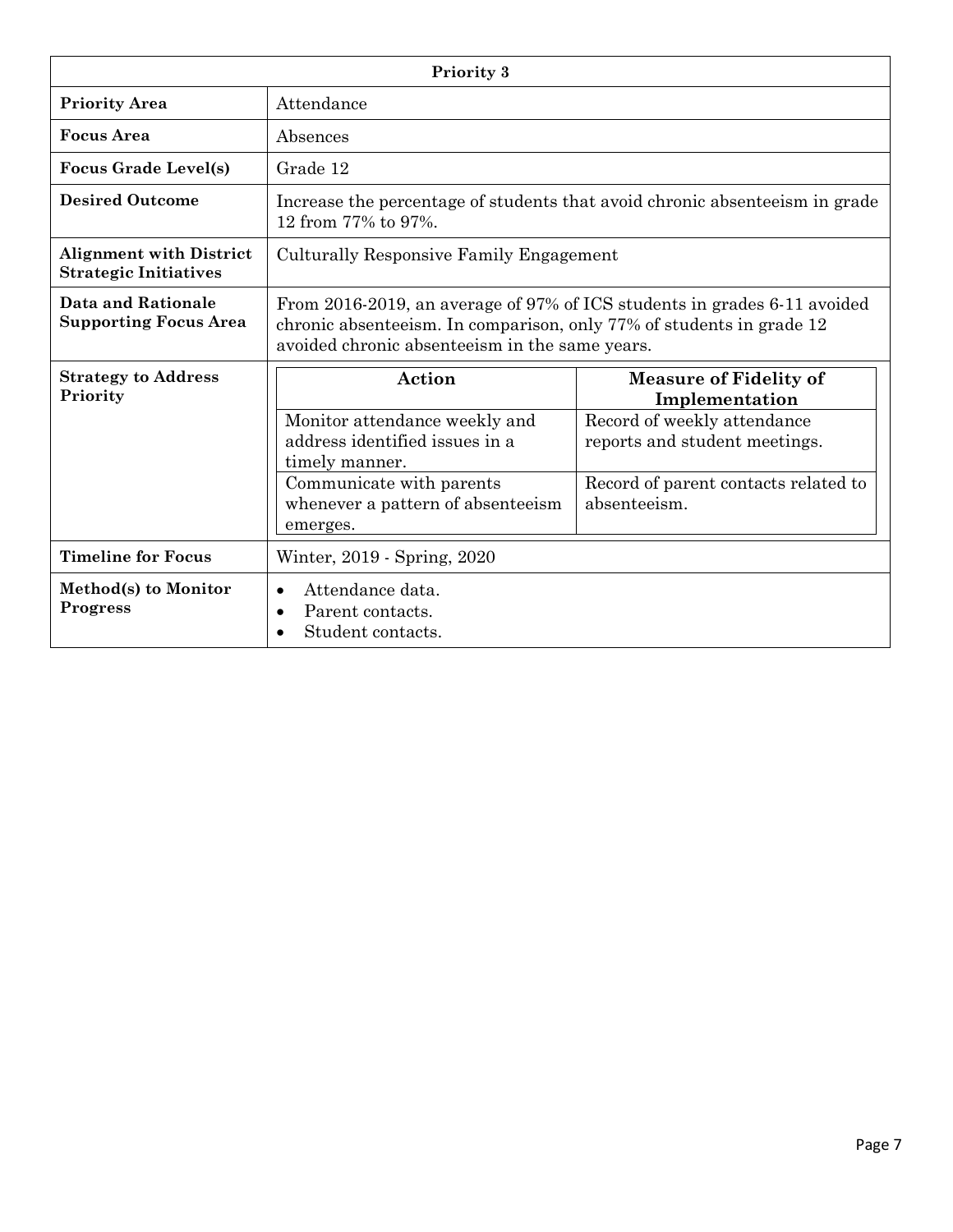|                                                                | Priority 4                                                                                                                                                                                                                                                                                                                                                                     |                                                                                                                                                                                                                           |  |  |
|----------------------------------------------------------------|--------------------------------------------------------------------------------------------------------------------------------------------------------------------------------------------------------------------------------------------------------------------------------------------------------------------------------------------------------------------------------|---------------------------------------------------------------------------------------------------------------------------------------------------------------------------------------------------------------------------|--|--|
| <b>Priority Area</b>                                           | High Levels of Collaboration and Communication                                                                                                                                                                                                                                                                                                                                 |                                                                                                                                                                                                                           |  |  |
| <b>Focus Area</b>                                              | Teacher collaboration                                                                                                                                                                                                                                                                                                                                                          |                                                                                                                                                                                                                           |  |  |
| <b>Focus Grade Level(s)</b>                                    | Grade 6-12                                                                                                                                                                                                                                                                                                                                                                     |                                                                                                                                                                                                                           |  |  |
| <b>Desired Outcome</b>                                         | Teachers will regularly collaborate to integrate curriculum, planning,<br>teaching, and student assessments.                                                                                                                                                                                                                                                                   |                                                                                                                                                                                                                           |  |  |
| <b>Alignment with District</b><br><b>Strategic Initiatives</b> | <b>Innovative Learning Opportunities</b>                                                                                                                                                                                                                                                                                                                                       |                                                                                                                                                                                                                           |  |  |
| <b>Data and Rationale</b><br><b>Supporting Focus Area</b>      | As measured by student survey data, only 8% of ICS $7th$ grade students<br>could articulate more than one connection among the learning in their<br>classes. ICS students estimate an average of eight hours spent on classroom<br>projects/homework each week. Teacher collaboration has been shown to<br>effectively impact student understanding of concepts and materials. |                                                                                                                                                                                                                           |  |  |
| <b>Strategy to Address</b><br>Priority                         | Action                                                                                                                                                                                                                                                                                                                                                                         | <b>Measure of Fidelity of</b><br>Implementation                                                                                                                                                                           |  |  |
|                                                                | Teachers will meet in self-selected<br>teams to review curriculum for<br>possible alignment of content<br>and/or concepts.                                                                                                                                                                                                                                                     | Teacher reports.                                                                                                                                                                                                          |  |  |
|                                                                | Cross-curricular teacher teams will<br>plan one or more lessons<br>collaboratively.                                                                                                                                                                                                                                                                                            | Teacher reports.                                                                                                                                                                                                          |  |  |
|                                                                | Teacher teams will collaboratively<br>teach one or more lessons.                                                                                                                                                                                                                                                                                                               | Teacher reports.                                                                                                                                                                                                          |  |  |
|                                                                | Teacher teams will assess student<br>learning with an integrated<br>project/assignment at least once<br>during the school year.                                                                                                                                                                                                                                                | Teacher reports.                                                                                                                                                                                                          |  |  |
| <b>Timeline for Focus</b>                                      | Fall, 2019 - Spring, 2022                                                                                                                                                                                                                                                                                                                                                      |                                                                                                                                                                                                                           |  |  |
| Method(s) to Monitor<br><b>Progress</b>                        | $\bullet$<br>classes.<br>$\bullet$<br>on classroom projects/homework.<br>$\bullet$<br>collaborative work with teachers in other content areas.                                                                                                                                                                                                                                 | Student survey data related to connections among the learning in their<br>Student survey data related to number of hours outside of school spent<br>Teacher survey data related to percentage of instruction connected to |  |  |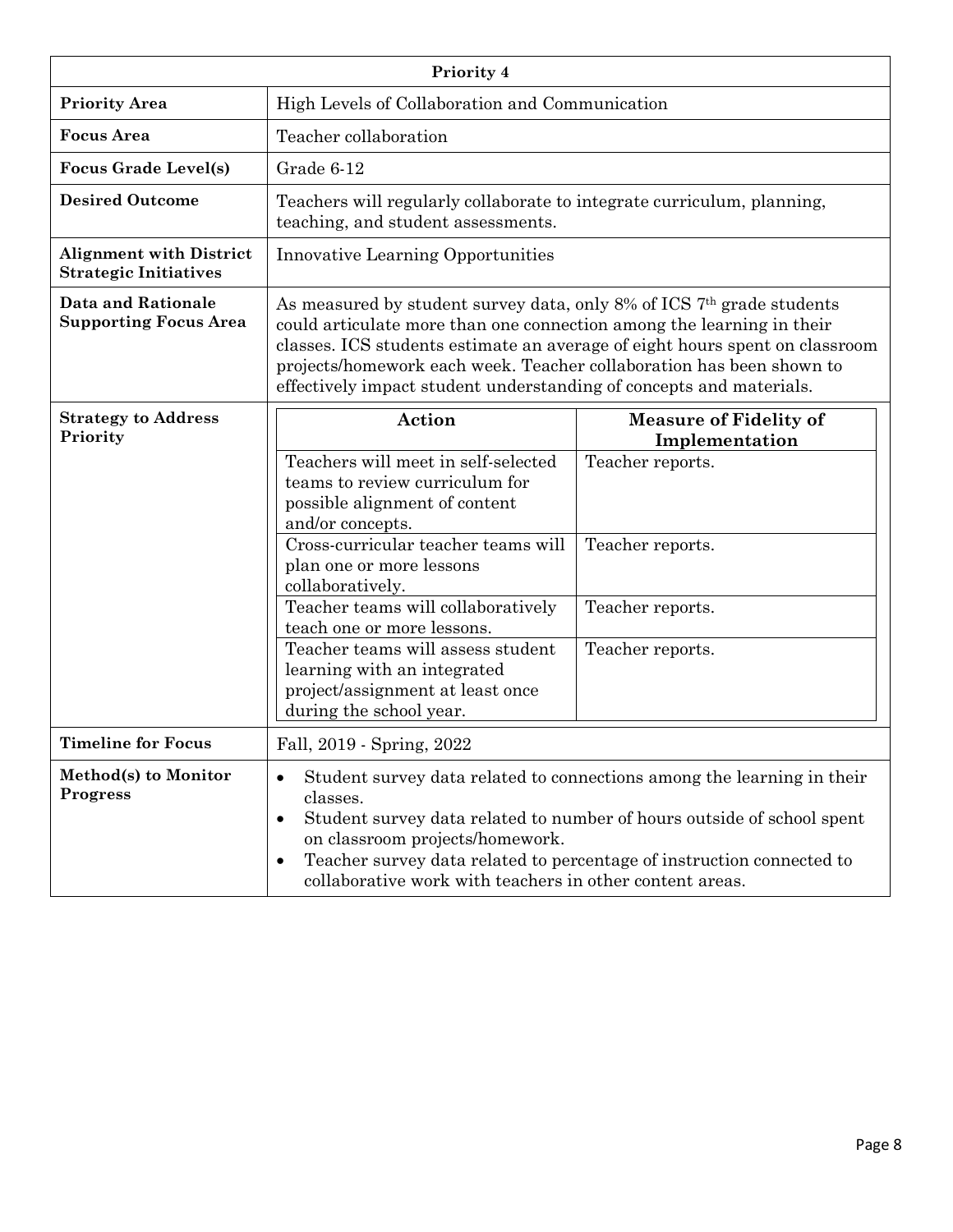### **TECHNOLOGY INTEGRATION PLAN**

The Washington Basic Education Act requires schools to "integrate technology literacy and fluency" in their curriculum. The updated K-12 Educational Technology Learning Standards emphasize the ways technology can be used to amplify and transform learning and teaching.

The Technology Integration Facilitator Program (TIF) and Building Instructional Technology Plan (BIT) provide the structure and funding to support this requirement.

The goals of the TIF program are to support teachers in effectively:

- 1. Integrating the use of core instructional technologies within teaching and learning.
- 2. Utilizing digital tools to enhance the learning process for all students in all classrooms.
- 3. Understanding and applying the Educational Technology Learning Standards across content areas.
- 4. Embedding digital citizenship and media literacy within instruction.

Building administrators work with their Technology Integration Facilitator (TIF) to identify needs based on the TIF program goals and develop the BIT Plan to meet those needs. Beginning and end of year survey data informs the personalization of individual school plans.

Based on Fall data, strategic implementations and OSPI requirements, the BIT Plan will focus on the following:

☒Digital Citizenship ☐Integrating core instructional technologies ☐Utilizing digital tools to enhance learning ☐Applying Ed Tech Learning Standards ☐Embedding digital citizenship & media literacy

### **STATE ASSESSMENT PARTICIPATION**

The Every Student Succeeds Act (ESSA) requires that all schools meet at least a 95% participation rate for state assessments for all students as well as each subgroup. Schools that fall below this threshold in any group must include goals and actions the school will take to ensure 95% of students participate. The latest participation rate that has been published by OSPI for the school was for state testing in spring 2018. During that year, the participation rate was met for ELA and not met for mathematics.

Strategies the school is using to meet participation requirements include:

- Common language on the importance of state testing is used by all schools in the district.
- Staff receive training on the administration of state assessments, including the use of supports and accommodations to ensure all students have an equal opportunity to demonstrate learning.
- Make-up testing is provided for students that miss the school's date.
- Test completion lists are monitored by both school testing coordinators and district personnel.
- The district is using the recommended refusal procedures and form developed by the Washington Educational Research Association.